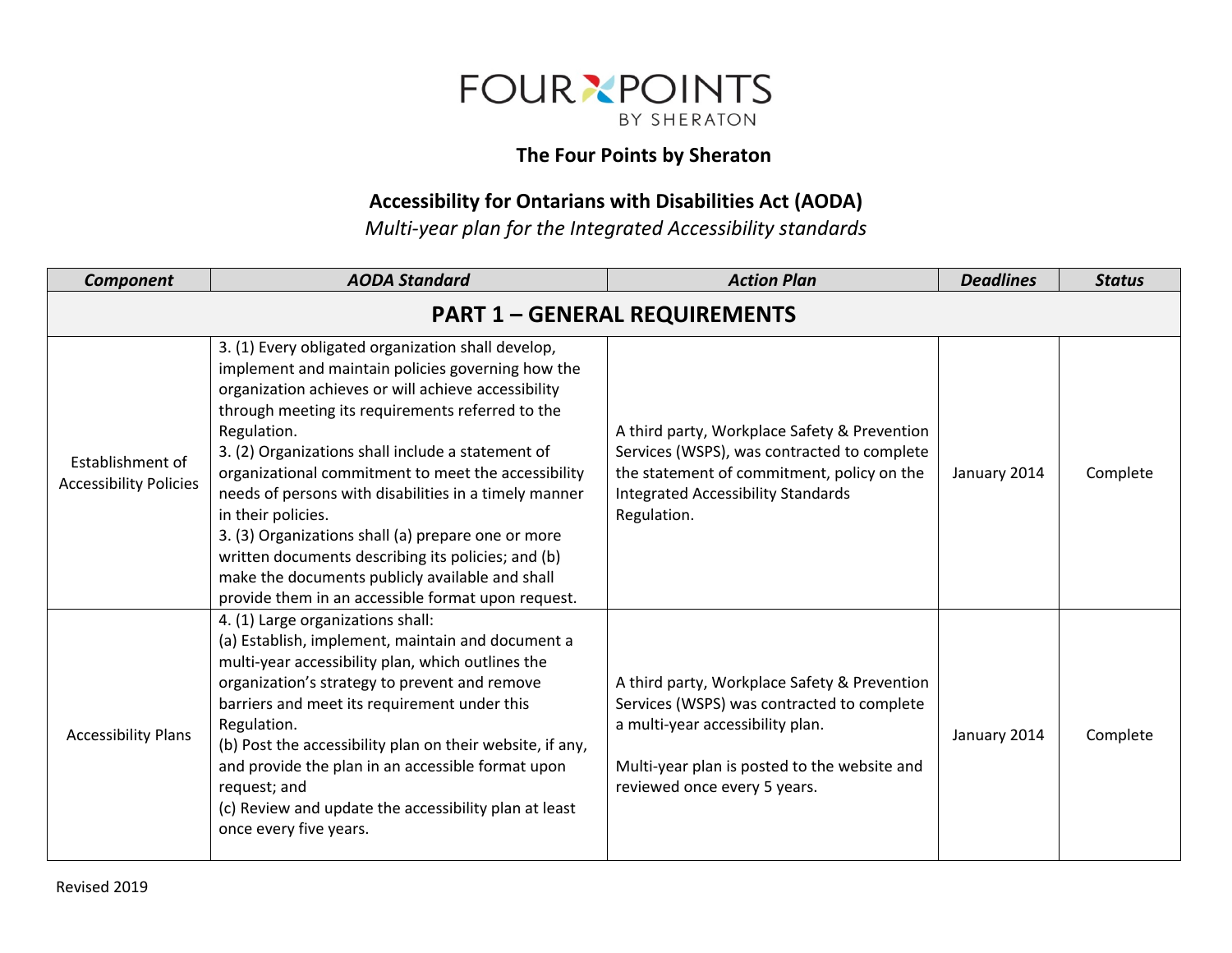| Self-Serve Kiosk             | 6. Large and small organizations shall have regard to<br>the accessibility for persons with disabilities when<br>designing, procuring or acquiring self-serve kiosks.                                                                                                                                                                                                                                                                                                                                                                                                                                                                                                                                                                                                                                                                                                                                                                                                                                                                                                                                                                                                                                                                                                        | All The Four Points by Sheraton self-serve<br>kiosks are accessible.                                                                                                                                                                                                                                                                                                                                                                                                                                                                                                                                                                                             | January 2014 | Complete                                                                                                    |
|------------------------------|------------------------------------------------------------------------------------------------------------------------------------------------------------------------------------------------------------------------------------------------------------------------------------------------------------------------------------------------------------------------------------------------------------------------------------------------------------------------------------------------------------------------------------------------------------------------------------------------------------------------------------------------------------------------------------------------------------------------------------------------------------------------------------------------------------------------------------------------------------------------------------------------------------------------------------------------------------------------------------------------------------------------------------------------------------------------------------------------------------------------------------------------------------------------------------------------------------------------------------------------------------------------------|------------------------------------------------------------------------------------------------------------------------------------------------------------------------------------------------------------------------------------------------------------------------------------------------------------------------------------------------------------------------------------------------------------------------------------------------------------------------------------------------------------------------------------------------------------------------------------------------------------------------------------------------------------------|--------------|-------------------------------------------------------------------------------------------------------------|
| Training                     | 7. (1) Every obligated organization shall ensure that<br>training is provided on the requirements of the<br>accessibility standards referred to in this Regulation<br>and on the Human Rights Code as it pertains to<br>persons with disabilities to,<br>(a) all employees, and volunteers;<br>(b) all persons who participate in developing the<br>organization's policies;<br>and<br>(c) All other persons who provide goods, services or<br>facilities on behalf of the organization.<br>7. (2) The training on the requirements of the<br>accessibility standards and on the Human Rights Code<br>referred to in subsection (1) shall be appropriate to<br>the duties of the employees, volunteers and other<br>persons.<br>7. (3) Every person referred to in subsection (1) shall<br>be trained as soon as practicable.<br>7. (4) Every obligated organization shall provide<br>training in respect of any changes to the policies<br>described in section 3 on an ongoing basis.<br>7.(5) The Government of Ontario, the Legislative<br>Assembly, every designated organization shall keep a<br>record of the training provided under this section,<br>including the dates on which the training is provided<br>and the number of individuals to whom it is provided. | All employees and volunteers, all persons<br>who participate in developing the<br>organization policies; and all other person<br>who provide goods, services or facilities on<br>behalf of the organization will be trained.<br>Training will be on the requirements of the<br>integrated accessibility standards and will be<br>appropriate to the duties of the individual<br>being trained. Employees will also be trained<br>on the Ontario Human Rights Commissions<br>videos, Working Together: The Code and<br>AODA.<br>In additions, employees will be trained on<br>the relevant IASR information and the<br>organization's Multi-Year Accessible Plan. | January 2015 | Training is<br>always<br>ongoing. We<br>train AODA<br>and<br>communicate<br>changes, if<br>any.<br>Complete |
| <b>Accessibility Reports</b> | 86.1 Organizations shall file the accessibility report<br>according to the following schedule: every three<br>years in the case of large organizations                                                                                                                                                                                                                                                                                                                                                                                                                                                                                                                                                                                                                                                                                                                                                                                                                                                                                                                                                                                                                                                                                                                       | Accessibility reports have been submitted<br>for years required.                                                                                                                                                                                                                                                                                                                                                                                                                                                                                                                                                                                                 | January 2015 | Complete                                                                                                    |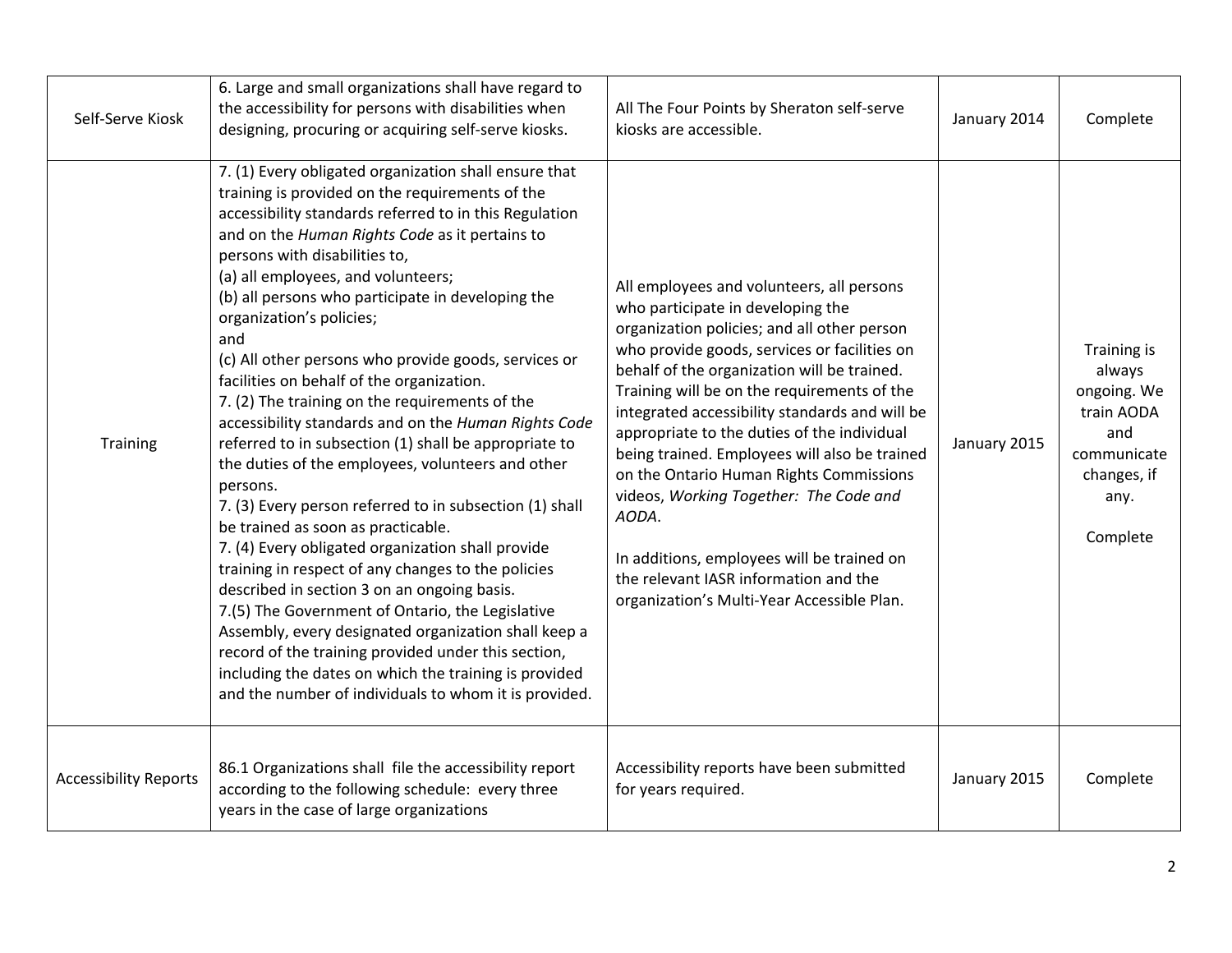| <b>PART II- INFORMATION AND COMMUNICATION STANDARDS</b> |                                                                                                                                                                                                                                                                                                                                                                                                                                                                                                                                                                                                                                                                                           |                                                                                                                                                                                                                                                                                                                                                                                                                                                                                                                                                                                                                                                                                                                                                                                                                                                  |              |                                                                                |
|---------------------------------------------------------|-------------------------------------------------------------------------------------------------------------------------------------------------------------------------------------------------------------------------------------------------------------------------------------------------------------------------------------------------------------------------------------------------------------------------------------------------------------------------------------------------------------------------------------------------------------------------------------------------------------------------------------------------------------------------------------------|--------------------------------------------------------------------------------------------------------------------------------------------------------------------------------------------------------------------------------------------------------------------------------------------------------------------------------------------------------------------------------------------------------------------------------------------------------------------------------------------------------------------------------------------------------------------------------------------------------------------------------------------------------------------------------------------------------------------------------------------------------------------------------------------------------------------------------------------------|--------------|--------------------------------------------------------------------------------|
| Feedback                                                | 11. (1) Every obligated organization that has processes<br>for receiving and responding to feedback shall ensure<br>that the processes are accessible to persons with<br>disabilities by providing or arranging for the provision<br>of accessible formats and communications supports,<br>upon request.<br>11. (3) Every obligated organization shall notify the<br>public about the availability of accessible formats and<br>communication supports.                                                                                                                                                                                                                                   | The Four Points by Sheraton currently receives<br>feedback via e-mail and surveys. Customers<br>can also contact us by phone or speak to an<br>employee to accept feedback. Information<br>about the availability of an accessible format<br>will be noted in the body of our survey<br>requesting feedback or when a customer calls<br>in.<br>It will be communicated to the general public<br>if anyone requires accessible formats or<br>communication supports to provide us with<br>feedback, please notify us using our contact<br>information.                                                                                                                                                                                                                                                                                            | January 2015 | Complete                                                                       |
| Accessible formats<br>and communication<br>supports     | 12. (1) Organization shall upon request provide or<br>arrange for the provision of accessible formats and<br>communication supports for persons with disabilities,<br>(a) In a timely manner that takes into account the<br>person's accessibility needs due to disability; and<br>(b) At a cost that is no more than the regular cost<br>charged to other persons.<br>12. (2) The obligated organization shall consult with<br>the person making the request in determining the<br>suitability of an accessible format or communication<br>support.<br>12. (3) Every organization shall notify the public about<br>the availability of accessible formats and<br>communication supports. | The Four Points by Sheraton, upon request,<br>provides or arranges for the provision of<br>accessible formats for persons with<br>disabilities. The availability of accessible<br>formats and communication supports will be<br>communicated through the "one pager" on<br>AODA posted at the reception or on the<br>organization's website and in the welcome<br>package provided to all guests.<br>"If you require an accessible format of any<br>documents used during your visit to our<br>facilities, please notify the person you will be<br>meeting."<br>Communication supports will be provided in a<br>timely manner which takes into account the<br>person's needs. The cost to provide this<br>service shall not be incurred by the<br>customer/client. The customer/client will be<br>consulted with to determine the suitability of | January 2016 | Complete,<br>continuous<br>revisions and<br>better<br>practises are<br>ongoing |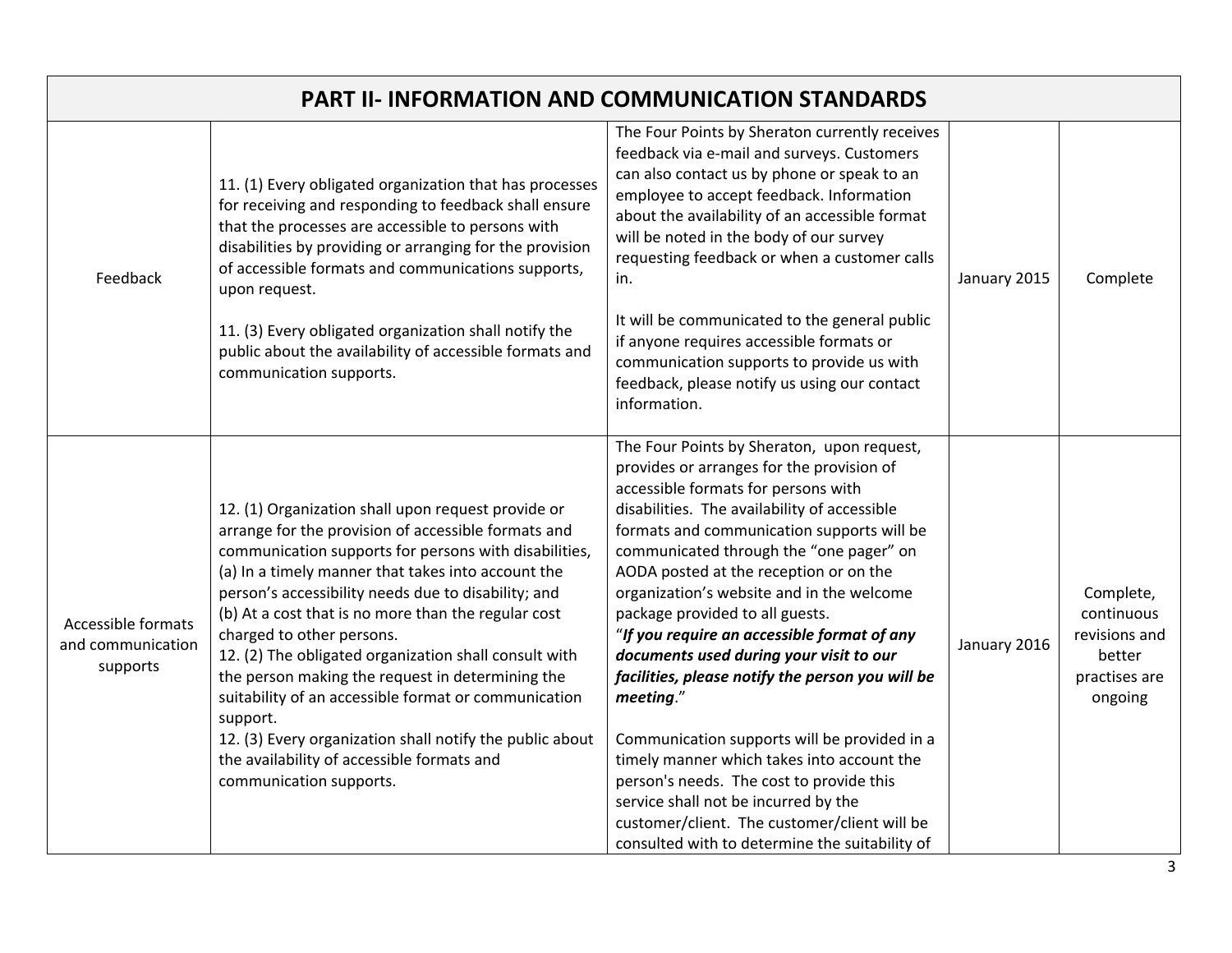|                                                                         |                                                                                                                                                                                                                                                                                                                                                                                                                                                                                                                                                                                                                                                            | a communication support.<br>"If you require communication support to<br>participate in a meeting or an event, please<br>notify the front desk".<br>Accessible formats will be determined in<br>consultation with the individual making the<br>request. The commitment to provide available<br>formats are incorporated in the Policy<br>available to the public and communicated<br>upon request.                                            |              |          |
|-------------------------------------------------------------------------|------------------------------------------------------------------------------------------------------------------------------------------------------------------------------------------------------------------------------------------------------------------------------------------------------------------------------------------------------------------------------------------------------------------------------------------------------------------------------------------------------------------------------------------------------------------------------------------------------------------------------------------------------------|----------------------------------------------------------------------------------------------------------------------------------------------------------------------------------------------------------------------------------------------------------------------------------------------------------------------------------------------------------------------------------------------------------------------------------------------|--------------|----------|
| Emergency<br>Procedure, Plans or<br><b>Public Safety</b><br>Information | 13. (1) In addition to its obligations under section 12,<br>if an organization prepares emergency procedures,<br>plans or public safety information and makes the<br>information available to the public, the obligated<br>organization shall provide the information in an<br>accessible format or with appropriate communication<br>supports, as soon as practicable, upon request.<br>(2) Organizations that prepare emergency procedures,<br>plans or public safety information and make the<br>information available to the public shall meet the<br>requirements of this section by January 1, 2012.                                                 | Any emergency procedures/plan or public<br>safety information The Four Points by<br>Sheraton will be made available in an<br>accessible format upon request. The following<br>AODA statement will be posted at the front<br>desk and in the welcome package for all<br>guests, "If you require assistance in the event<br>of an emergency evacuation, please notifies<br>us". The format is dependent upon the<br>request of the individual. | January 2012 | Complete |
| <b>Accessible Websites</b><br>and Web Content                           | 14. (2) Organizations shall make their internet<br>websites and web content conform with the World<br>Wide Web Consortium Web Content Accessibility<br>Guidelines (WCAG) 2.0, initially at Level A and<br>increasing to Level AA, and shall do so in accordance<br>with the schedule set out in this section.<br>14.(4) Designated organizations for their internet<br>websites shall meet the requirements of this section<br>in accordance with the following schedule:<br>1. By January 1, 2014, new internet websites and web<br>content on those sites must conform with WCAG 2.0<br>Level A.<br>2. By January 1, 2021, all internet websites and web | Will meet requirements within the specified<br>timeframes.                                                                                                                                                                                                                                                                                                                                                                                   | January 2021 | Ongoing  |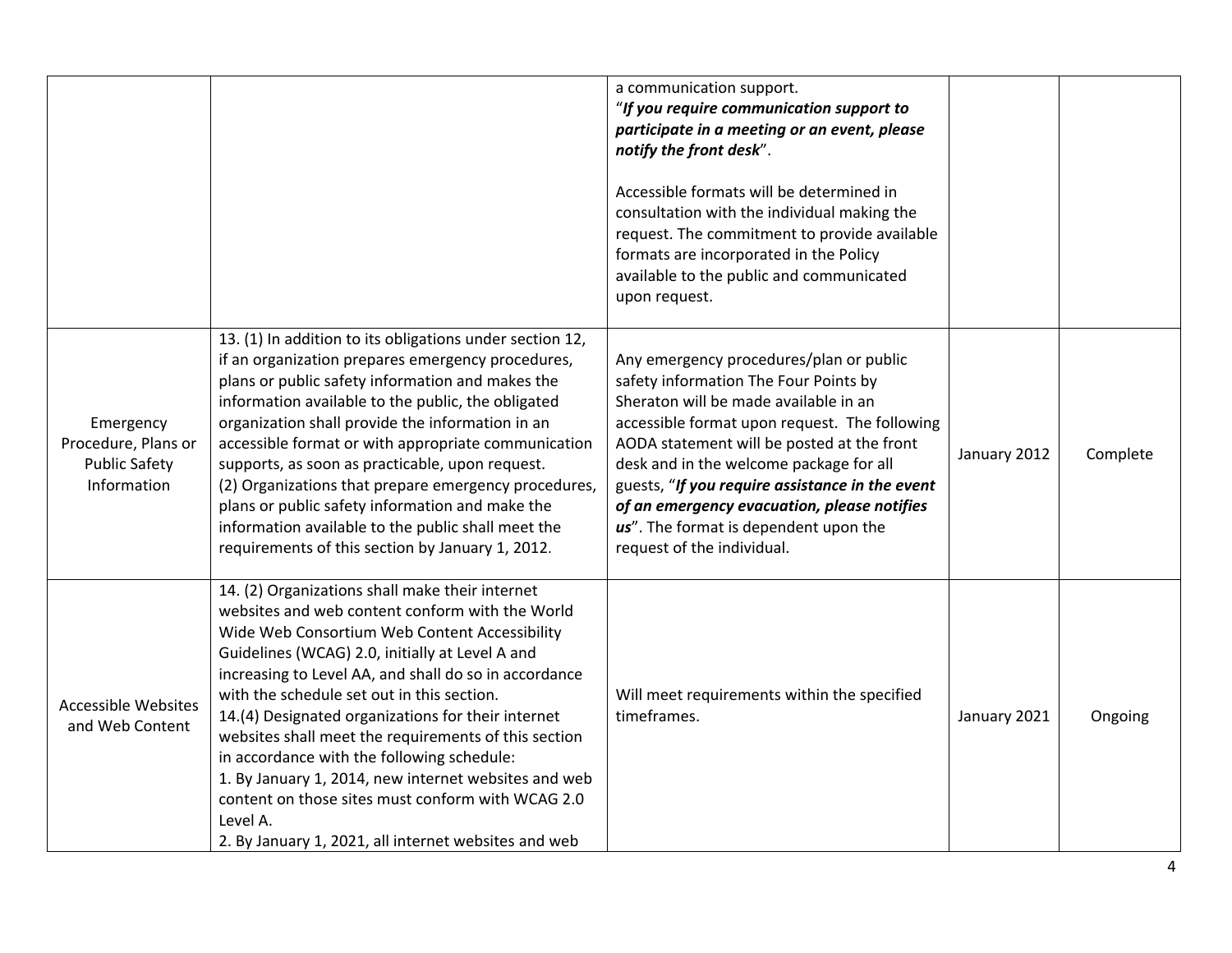|                                                          | content must conform with WCAG 2.0 Level AA, other<br>than;<br>i. success criteria 1.2.4 Captions (Live), and<br>ii. Success criteria 1.2.5 Audio Descriptions (Pre-<br>recorded).                                                                                                                                                                                                                                                                                                                                                                                                     |                                                                                                                                                                                                                                                                                                                                                                            |              |          |
|----------------------------------------------------------|----------------------------------------------------------------------------------------------------------------------------------------------------------------------------------------------------------------------------------------------------------------------------------------------------------------------------------------------------------------------------------------------------------------------------------------------------------------------------------------------------------------------------------------------------------------------------------------|----------------------------------------------------------------------------------------------------------------------------------------------------------------------------------------------------------------------------------------------------------------------------------------------------------------------------------------------------------------------------|--------------|----------|
|                                                          |                                                                                                                                                                                                                                                                                                                                                                                                                                                                                                                                                                                        | <b>PART III - EMPLOYMENT STANDARDS</b><br>The Four Points by Sheraton will notify                                                                                                                                                                                                                                                                                          |              |          |
| Recruitment,<br>General                                  | 22. Every employer shall notify its employees and the<br>public about the availability of accommodation for<br>applicants with disabilities in its recruitment<br>processes.                                                                                                                                                                                                                                                                                                                                                                                                           | applicants when they are called for an<br>interview about the availability of assistance<br>during the selection process. AODA<br>accommodation requests are included in job<br>postings and advertisements.<br>All hiring managers will be trained and<br>communicated to about all process<br>requirements.                                                              | January 2016 | Complete |
| Recruitment<br>Assessment or<br><b>Selection Process</b> | 23. (1) During a recruitment process, an employer<br>shall notify job applicants, when they are individually<br>selected to participate in an assessment or selection<br>process, that accommodations are available upon<br>request in relation to the materials or processes to be<br>used.<br>23.(2) If a selected applicant requests an<br>accommodation, the employer shall consult with the<br>applicant and provide or arrange for the provision of a<br>suitable accommodation in a manner that takes into<br>account the applicant's accessibility needs due to<br>disability. | Candidates, selected or not, are notified on<br>the job posting and application website that<br>accommodations are available upon request.<br>Applicants who request an accommodation<br>are directed to Human Resources and are able<br>to express their needs for accommodation<br>with an HR representative.<br>Accommodation supports will be mutually<br>agreed upon. | January 2016 | Complete |
| Notice to Successful<br>Applicants                       | 24. Every employer shall, when making offers of<br>employment, notify the successful applicant of its<br>policies for accommodating employees with<br>disabilities.                                                                                                                                                                                                                                                                                                                                                                                                                    | The Four Points by Sheraton will notify the<br>successful applicant(s) of the policies for<br>assisting employees with disabilities.<br>All hiring managers will be trained on all<br>process requirements.                                                                                                                                                                | January 2016 | Complete |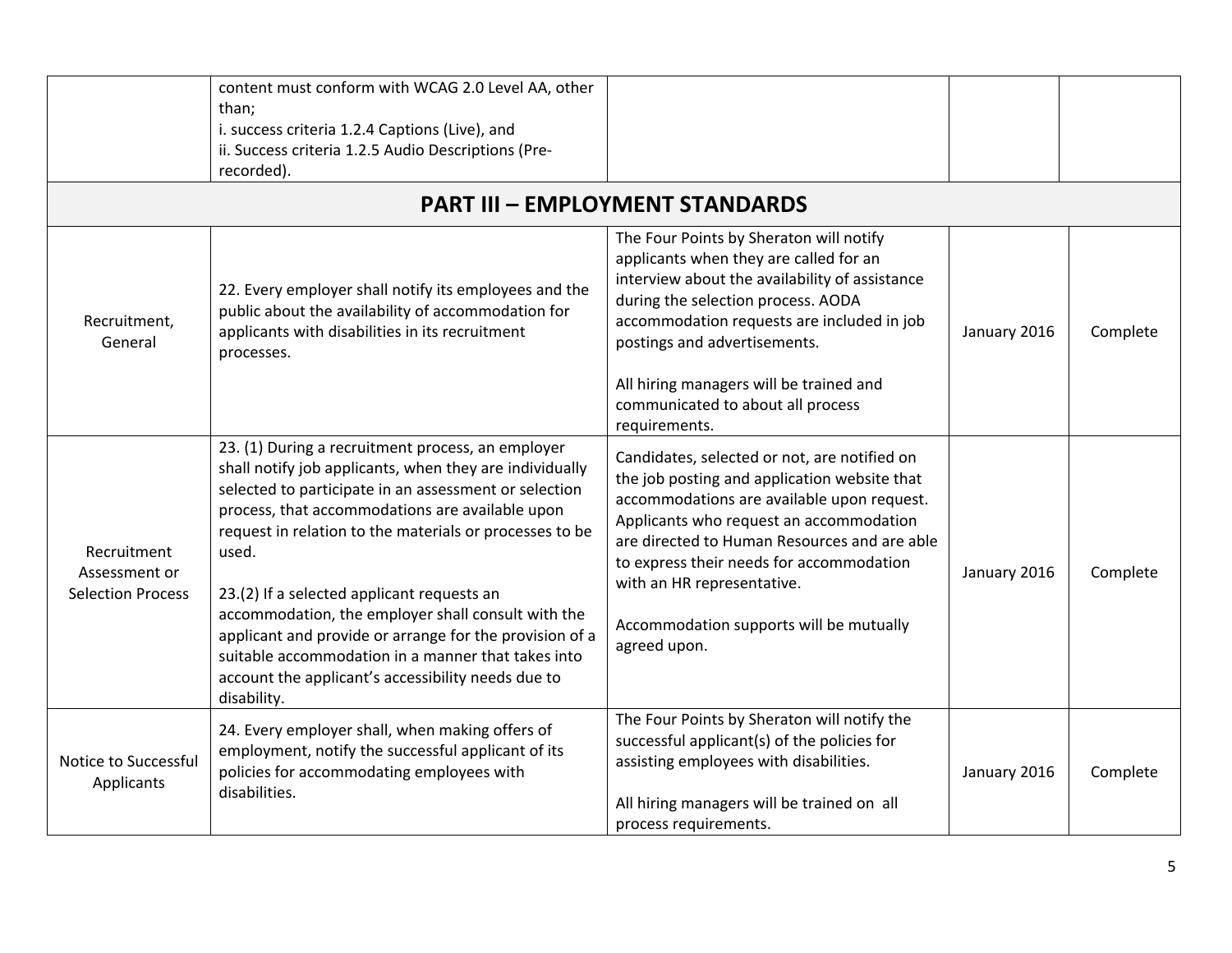| Informing<br>Employees of<br>Supports                                       | 25. (1) Every employer shall inform its employees of<br>its policies used to support its employees with<br>disabilities, including, but not limited to, policies on<br>the provision of job accommodations that take into<br>account an employee's accessibility needs due to<br>disability.<br>25. (2) Employers shall provide the information<br>required under this section to new employees as soon<br>as practicable after they begin their employment.<br>25. (3) Employers shall provide updated information<br>to its employees whenever there is a change to<br>existing policies on the provision of job<br>accommodations that take into account an<br>employee's accessibility needs due to disability. | The Four Points by Sheraton will inform all<br>employees of their policies for supporting<br>employees with disabilities. Employees are<br>taught about AODA accommodations and<br>policies through company orientations. Any<br>changes to any AODA accommodation efforts<br>or policies will be communicated to all<br>employees as required.                      | January 2016 | Complete |
|-----------------------------------------------------------------------------|---------------------------------------------------------------------------------------------------------------------------------------------------------------------------------------------------------------------------------------------------------------------------------------------------------------------------------------------------------------------------------------------------------------------------------------------------------------------------------------------------------------------------------------------------------------------------------------------------------------------------------------------------------------------------------------------------------------------|----------------------------------------------------------------------------------------------------------------------------------------------------------------------------------------------------------------------------------------------------------------------------------------------------------------------------------------------------------------------|--------------|----------|
| <b>Accessible Formats</b><br>and Communication<br>Supports for<br>Employees | 26. (1) In addition to its obligations under section 12,<br>where an employee with a disability so requests it,<br>every employer shall consult with the employee to<br>provide or arrange for the provision of accessible<br>formats and communication supports for,<br>(a) Information that is needed in order to perform the<br>employee's job; and<br>(b) Information that is generally available to<br>employees in the workplace.<br>26. (2) The employer shall consult with the employee<br>making the request in determining the suitability of an<br>accessible format or communication support.                                                                                                           | When accessible formats and communication<br>supports are requested, and in a timely<br>manner, and in consultation with the person<br>making the request, arrangements for<br>accessible formats and communication<br>supports will be made taking the persons<br>disability needs into account at no cost to the<br>person making the request                      | January 2016 | Complete |
| Workplace<br>Emergency<br>Response<br>Information                           | 27. (1) Every employer shall provide individualized<br>workplace emergency response information to<br>employees who have a disability, if the disability is<br>such that the individualized information is necessary,<br>and the employer is aware of the need for<br>accommodation due to the employee's disability. (2) If<br>an employee who receives individualized workplace<br>emergency response information requires assistance<br>and with the employee's consent, the employer shall                                                                                                                                                                                                                      | The Four Points by Sheraton will create an<br>individualized workplace emergency response<br>plan for employees who have a disability and<br>require assistance(s)/supports to evacuate<br>their workplace in an emergency. The<br>employee communication board will be used<br>to communicate this requirement to staff.<br>With the employee's consent, the person | January 2012 | Complete |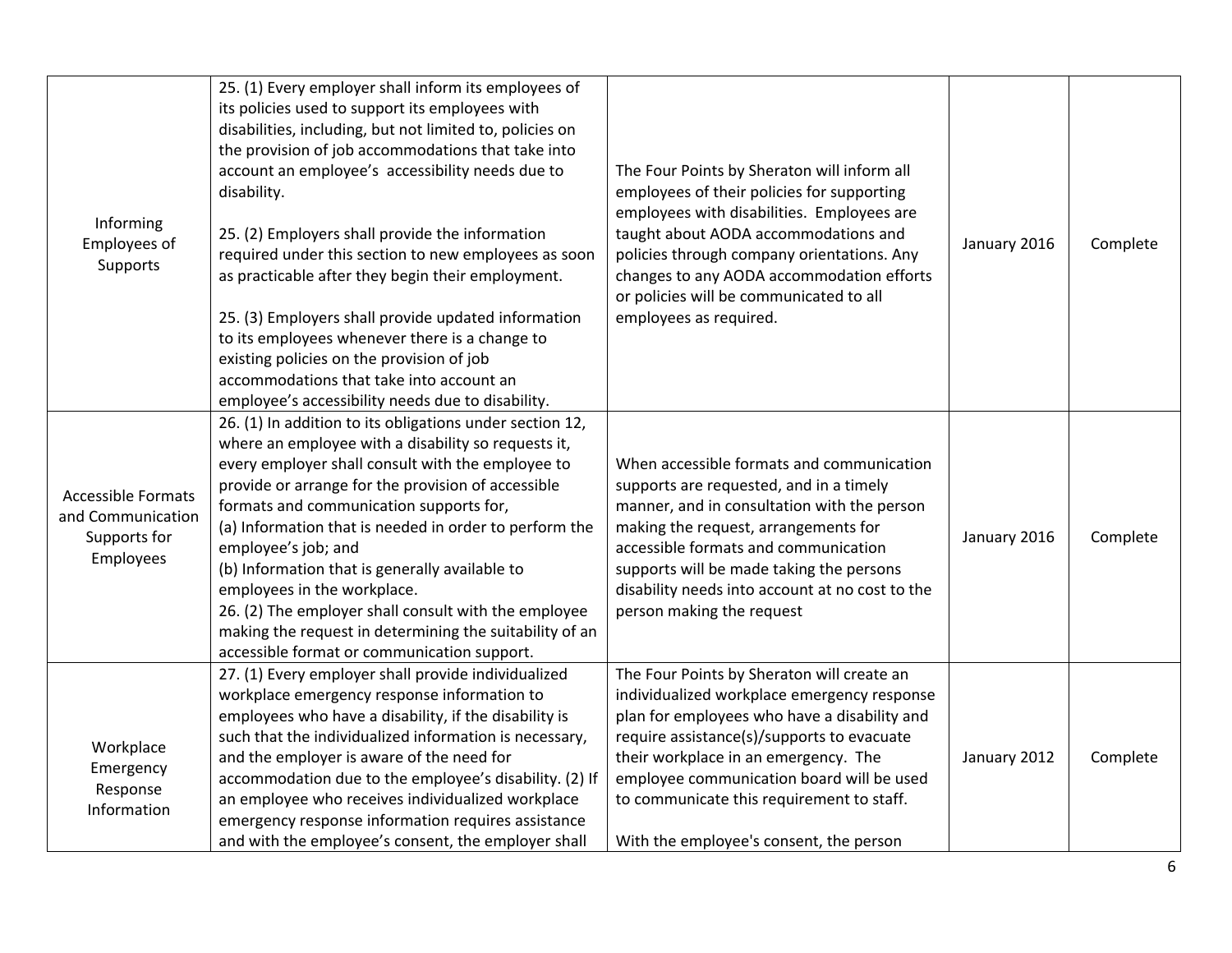|               | provide the workplace emergency response               | designated to provide assistance to the        |              |          |
|---------------|--------------------------------------------------------|------------------------------------------------|--------------|----------|
|               | information to the person designated by the employer   | employee will be provided with the necessary   |              |          |
|               | to provide assistance to the employee.                 | information to assist the employee with the    |              |          |
|               | (3) Employers shall provide the information required   | disability.                                    |              |          |
|               | under this section as soon as practicable after the    |                                                |              |          |
|               | employer becomes aware of the need for                 | On an ongoing basis, we will review and assess |              |          |
|               | accommodation due to the employee's disability.        | general workplace emergency response           |              |          |
|               | (4) Every employer shall review the individualized     | procedures and individualized emergency        |              |          |
|               | workplace emergency response information,              | plans to ensure accessibility issues are       |              |          |
|               | (a) When the employee moves to a different location    | addressed.                                     |              |          |
|               | in the organization;                                   |                                                |              |          |
|               | (b) When the employee's overall accommodations         |                                                |              |          |
|               | needs or plans are reviewed; and                       |                                                |              |          |
|               | (c) When the employer reviews its general emergency    |                                                |              |          |
|               | response policies.                                     |                                                |              |          |
|               | (5) Every employer shall meet the requirements of this |                                                |              |          |
|               | section by January 1, 2012.                            |                                                |              |          |
|               | 28. (1) Employers shall develop and have in place a    | The Four Points by Sheraton will create an     |              |          |
|               | written process for the development of documented      | individual accommodation plan for any          |              |          |
|               | individual accommodation plans for employees with      | employees, who have communicated their         |              |          |
|               | disabilities.                                          | disability.                                    |              |          |
|               | (2) The process for the development of documented      |                                                |              |          |
|               | individual accommodation plans shall include the       | With the employee's consent, the person        |              |          |
|               | following elements:                                    | designated to provide assistance to the        |              |          |
|               |                                                        | employee will be provided with the necessary   |              |          |
| Documented    | 1. The manner in which an employee requesting          | information to assist the employee with the    |              |          |
| Individual    | accommodation can participate in the development of    | disability.                                    | January 2016 | Complete |
| Accommodation | the individual accommodation plan.                     |                                                |              |          |
| Plans         |                                                        | There may be times when The Four Points by     |              |          |
|               | 2. The means by which the employee is assessed on      | Sheraton will initiate a dialogue to offer     |              |          |
|               | an individual basis.                                   | assistance to employees who are clearly        |              |          |
|               |                                                        | unwell or perceived to have a disability. The  |              |          |
|               | 3. The manner in which the employer can request an     | employee will be included in the development   |              |          |
|               | evaluation by an outside medical or other expert, at   | of the plan. The Four Points by Sheraton may   |              |          |
|               | the employer's expense, to assist the employer in      | seek outside medical or other expert           |              |          |
|               | determining if accommodation can be achieved and, if   | evaluations in order to provide appropriate    |              |          |
|               | so, how accommodation can be achieved.                 | supports at the expense of The Four Points by  |              |          |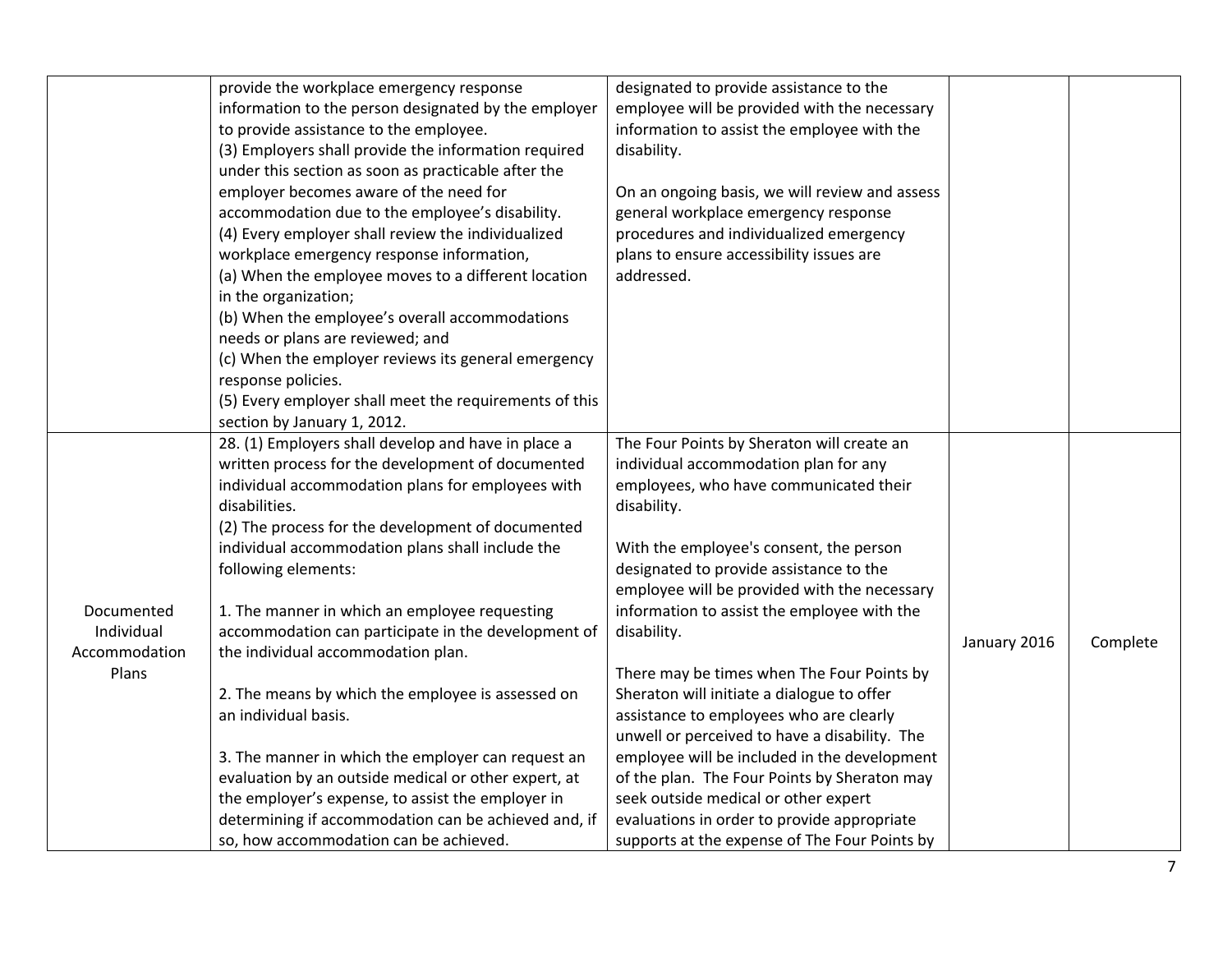|                |                                                         | Sheraton                                    |              |          |
|----------------|---------------------------------------------------------|---------------------------------------------|--------------|----------|
|                | 4. The manner in which the employee can request the     |                                             |              |          |
|                | participation of a representative from their bargaining | The plan will be reviewed when there is a   |              |          |
|                | agent, where the employee is represented by a           | change in the employee's disability or job. |              |          |
|                | bargaining agent, or other representative from the      |                                             |              |          |
|                | workplace, where the employee is not represented by     |                                             |              |          |
|                | a bargaining agent, in the development of the           |                                             |              |          |
|                | accommodation plan.                                     |                                             |              |          |
|                |                                                         |                                             |              |          |
|                | 5. The steps taken to protect the privacy of the        |                                             |              |          |
|                | employee's personal information.                        |                                             |              |          |
|                |                                                         |                                             |              |          |
|                | 6. The frequency with which the individual              |                                             |              |          |
|                | accommodation plan will be reviewed and updated         |                                             |              |          |
|                | and the manner in which it will be done.                |                                             |              |          |
|                |                                                         |                                             |              |          |
|                | 7. If an individual accommodation plan is denied, the   |                                             |              |          |
|                | manner in which the reasons for the denial will be      |                                             |              |          |
|                | provided to the employee.                               |                                             |              |          |
|                |                                                         |                                             |              |          |
|                | 8. The means of providing the individual                |                                             |              |          |
|                | accommodation plan in a format that takes into          |                                             |              |          |
|                | account the employee's accessibility needs due to       |                                             |              |          |
|                | disability.                                             |                                             |              |          |
|                | (3) Individual accommodation plans shall,               |                                             |              |          |
|                | (a) if requested, include any information regarding     |                                             |              |          |
|                | accessible                                              |                                             |              |          |
|                | formats and communications supports provided, as        |                                             |              |          |
|                | described in section 26;                                |                                             |              |          |
|                | (b) if required, include individualized workplace       |                                             |              |          |
|                | emergency response information, as described in         |                                             |              |          |
|                | section 27; and                                         |                                             |              |          |
|                | (c) Identify any other accommodation that is to be      |                                             |              |          |
|                | provided.                                               |                                             |              |          |
|                |                                                         |                                             |              |          |
| Return to Work | 29. (1) Every employer shall                            | The Four Points by Sheraton has a return to | January 2016 | Complete |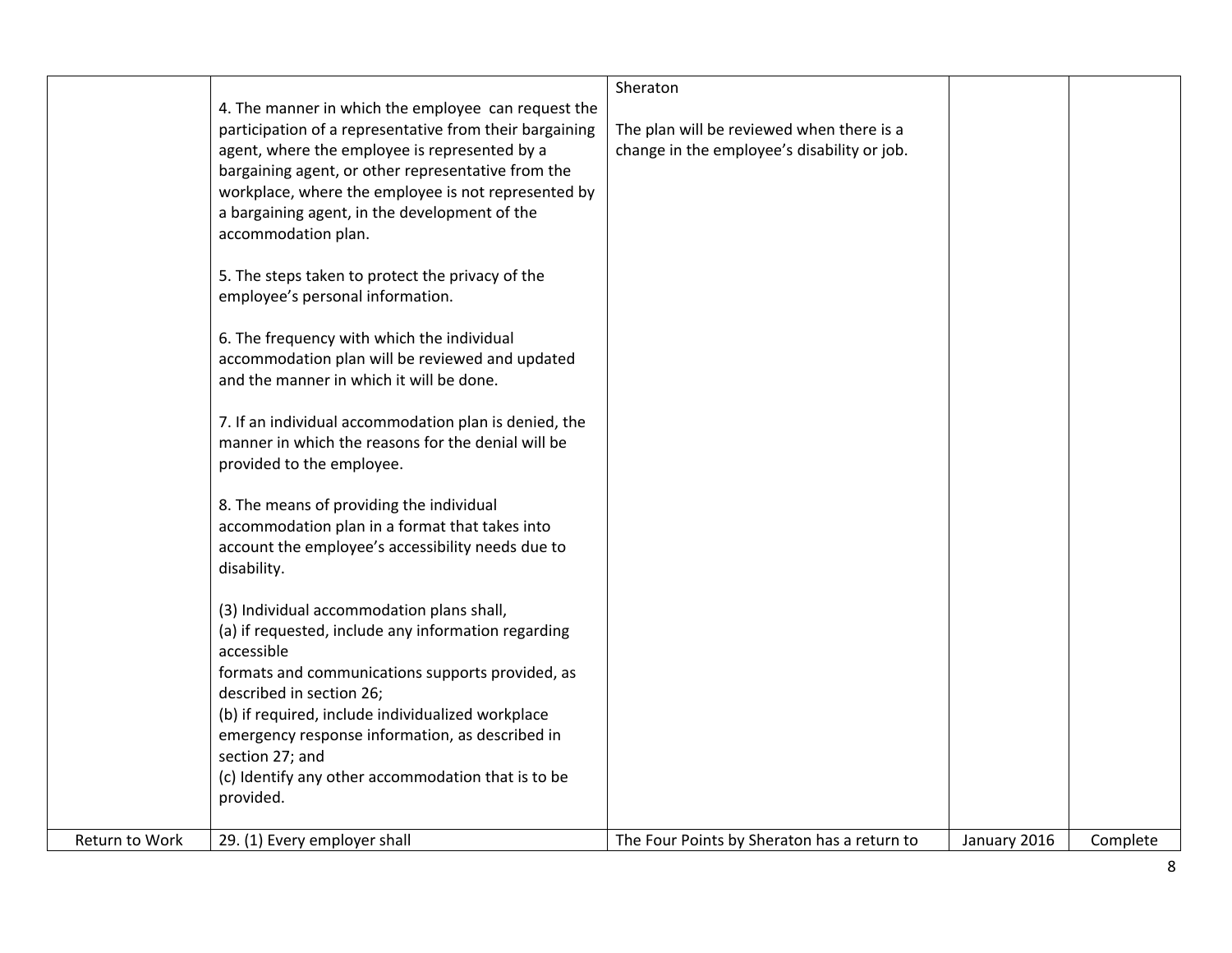| Process                                      | (a) Develop and have in place a return to work process<br>for its employees who have been absent from work<br>due to a disability and require disability-related<br>accommodations in order to return to work; and<br>(b) Shall document the process.<br>(2) The return to work process shall,<br>(a) Outline the steps the employer will take to<br>facilitate the return to work of employees who were<br>absent because their disability required them to be<br>away from work; and<br>(b) Use documented individual accommodation plans,<br>as described in section 28, as part of the process.<br>(3) The return to work process referenced in this<br>section does not replace or override any other return<br>to work process created by or under any other<br>statute. | work process in place. Managers will modify<br>their current return to work process to include<br>employees who have been absent from work<br>due to a non-occupational disability and<br>require disability-related assistance in order to<br>return to work.<br>The return to work process will be<br>documented. If an individual's injury is<br>covered by the return to work provisions of<br>the Workplace Safety and Insurance Act, then<br>that Act's return to work process will apply. |              |          |
|----------------------------------------------|--------------------------------------------------------------------------------------------------------------------------------------------------------------------------------------------------------------------------------------------------------------------------------------------------------------------------------------------------------------------------------------------------------------------------------------------------------------------------------------------------------------------------------------------------------------------------------------------------------------------------------------------------------------------------------------------------------------------------------------------------------------------------------|--------------------------------------------------------------------------------------------------------------------------------------------------------------------------------------------------------------------------------------------------------------------------------------------------------------------------------------------------------------------------------------------------------------------------------------------------------------------------------------------------|--------------|----------|
| Performance<br>Management                    | 30. (1) An employer that uses performance<br>management in respect of its employees shall take<br>into account the accessibility needs of employees with<br>disabilities, as well as individual accommodation<br>plans, when using its performance management<br>process in respect of employees with disabilities.<br>(2) In this section, "performance management" means<br>activities related to assessing and improving employee<br>performance, productivity and effectiveness, with the<br>goal of facilitating employee success.                                                                                                                                                                                                                                        | The Four Points by Sheraton will take into<br>account the accessibility needs of employees<br>with disabilities, as applicable when<br>conducting performance reviews.                                                                                                                                                                                                                                                                                                                           | January 2016 | Complete |
| <b>Career Development</b><br>and Advancement | 31. (1) An employer that provides career development<br>and advancement to its employees shall take into<br>account the accessibility needs of its employees with<br>disabilities as well as any individual accommodation<br>plans, when providing career development and<br>advancement to its employees with disabilities.<br>(2) In this section, "career development and<br>advancement" includes providing additional<br>responsibilities within an employee's current position<br>and the movement of an employee from one job to                                                                                                                                                                                                                                        | The Four Points by Sheraton will take into<br>account the assistance required by employees<br>with disabilities to succeed elsewhere in the<br>organizations or to take on new<br>responsibilities within their current position.<br>If the employee has an individual assistance<br>plan in place, the plan will be updated to<br>reflect the changes in their new<br>responsibilities.                                                                                                         | January 2016 | Complete |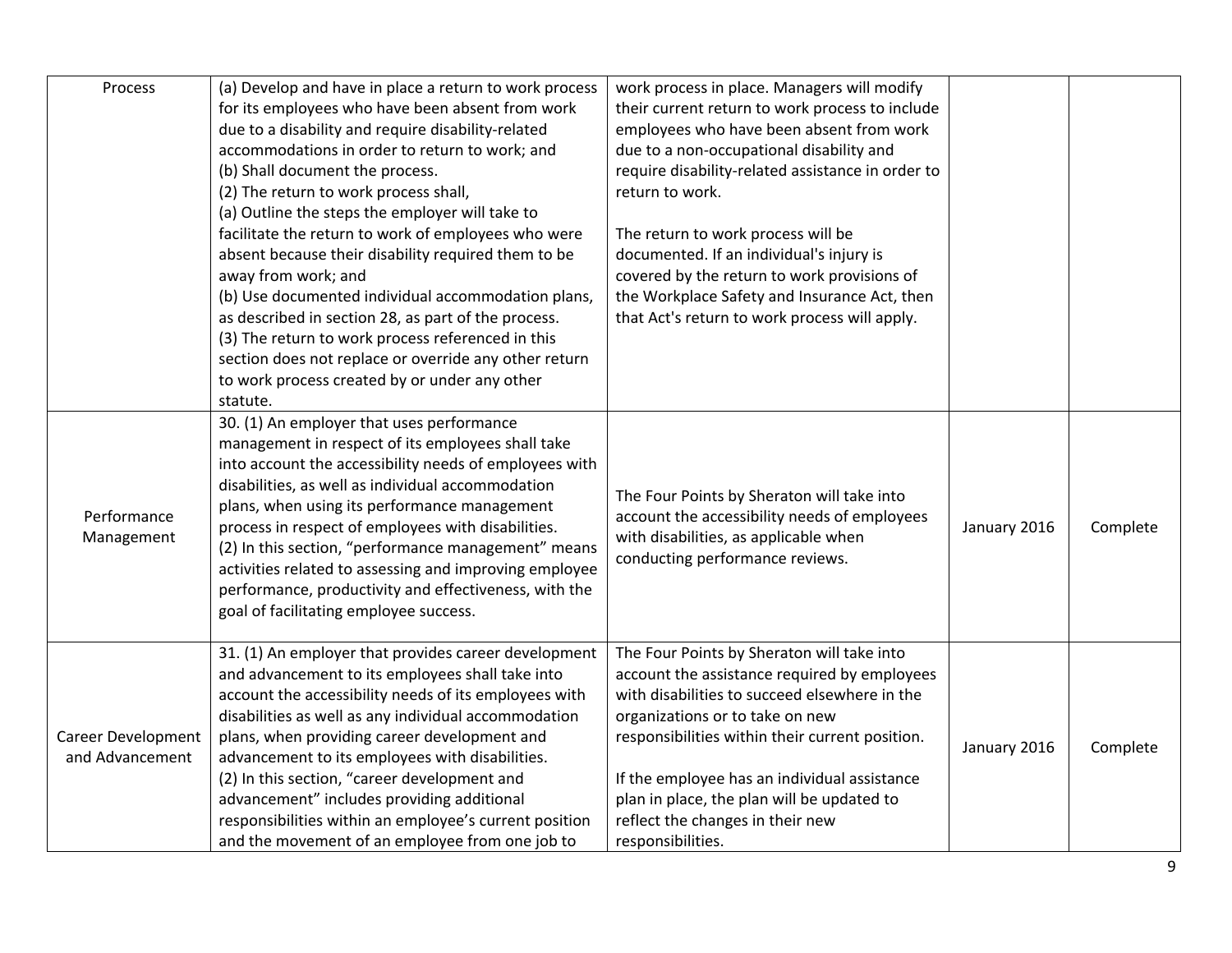|              | another in an organization that may be higher in pay,<br>provide greater responsibility or be at a higher level in<br>the organization or any combination of them and, for<br>both additional responsibilities and employee<br>movement, is usually based on merit or seniority, or a<br>combination of them.                                                                                                                                                                          |                                                                                                                                                                                                                                                                                                                                                                                                                                                                                                                                                                                                                                                                                                                                                                                                                                                                                                                                                                                               |              |          |
|--------------|----------------------------------------------------------------------------------------------------------------------------------------------------------------------------------------------------------------------------------------------------------------------------------------------------------------------------------------------------------------------------------------------------------------------------------------------------------------------------------------|-----------------------------------------------------------------------------------------------------------------------------------------------------------------------------------------------------------------------------------------------------------------------------------------------------------------------------------------------------------------------------------------------------------------------------------------------------------------------------------------------------------------------------------------------------------------------------------------------------------------------------------------------------------------------------------------------------------------------------------------------------------------------------------------------------------------------------------------------------------------------------------------------------------------------------------------------------------------------------------------------|--------------|----------|
| Redeployment | 32. (1) An employer that uses redeployment shall take<br>into account the accessibility needs of its employees<br>with disabilities, as well as individual accommodation<br>plans, when redeploying employees with disabilities.<br>(2) In this section, "redeployment" means the<br>reassignment of employees to other departments or<br>jobs within the organization as an alternative to layoff,<br>when a particular job or department has been<br>eliminated by the organization. | In the event that The Four Points by Sheraton<br>initiates a redeployment process, it will<br>consider the accessibility needs of employees<br>with disabilities when moving them to other<br>positions within the organization. If the<br>employee has an individual assistance plan,<br>the plan will be reviewed and updated to<br>reflect the changes in their new<br>responsibilities.<br>If an employee with a disability is laid off, an<br>Employment Ontario Service provider will be<br>enlisted to assist with a job search. The<br>following service providers are in Niagara:<br>Niagara Employment Help Centre. Ontario<br><b>Employment Services</b><br>6100 Thorold Stone Rd Unit 7, Niagara Falls,<br><b>ON L2J 1A3</b><br>Tel: 905-358-0021<br>YMCA of Niagara. St Catharines - Bunting Rd.<br>285 Bunting Rd, St Catharines, ON L2M 7T9<br>Tel: 905-684-3500<br>Niagara Centre for Independent Living.<br>122 Queenston St, St Catharines, ON L2R 2Z3<br>Tel: 905-684-7111 | January 2016 | Complete |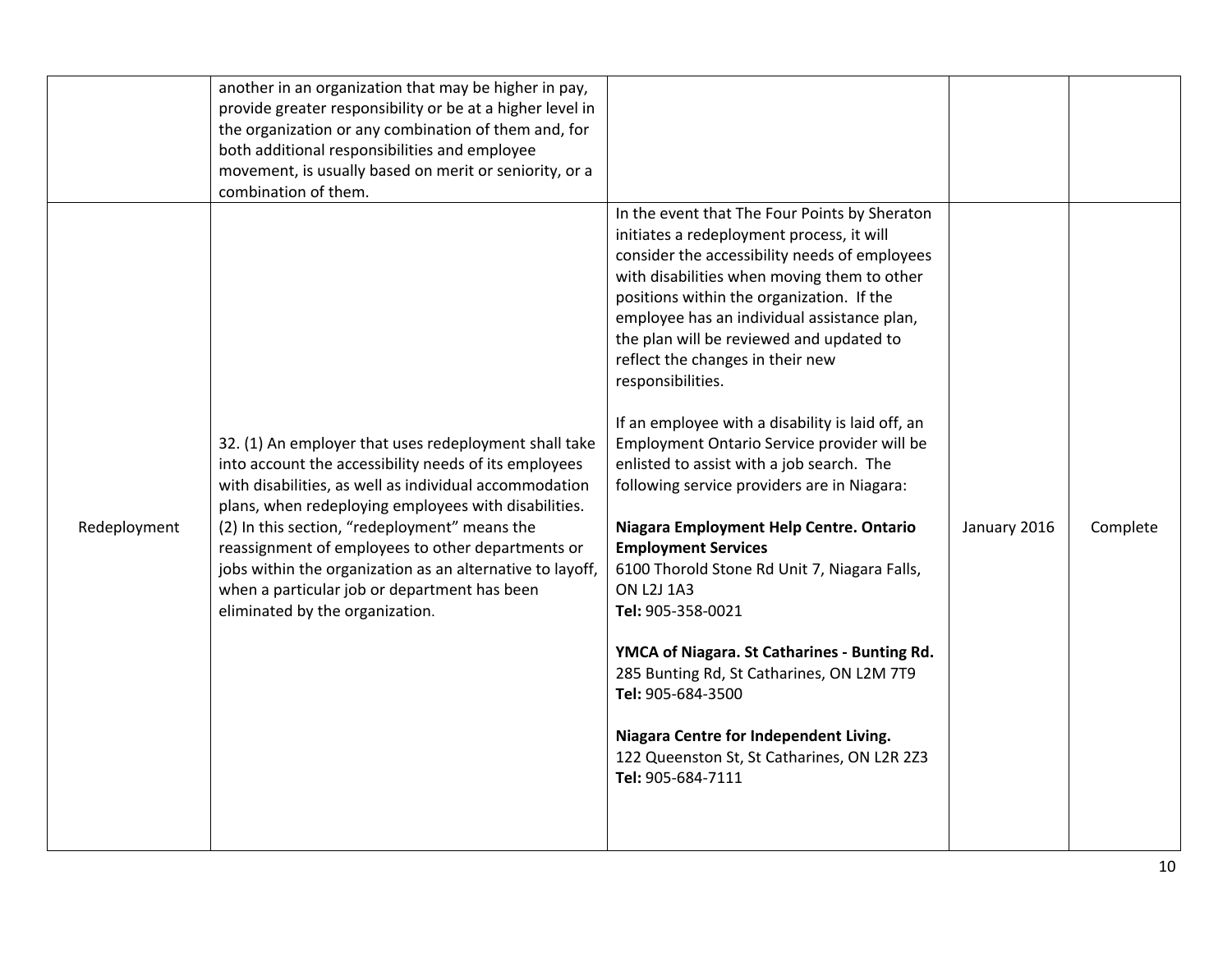| <b>DESIGN OF PUBLIC SPACES</b>                |                                                                                                                                                                                                                                                                                                          |                                                                                                                                                                                                                                                                                                                                                                                                          |              |                       |
|-----------------------------------------------|----------------------------------------------------------------------------------------------------------------------------------------------------------------------------------------------------------------------------------------------------------------------------------------------------------|----------------------------------------------------------------------------------------------------------------------------------------------------------------------------------------------------------------------------------------------------------------------------------------------------------------------------------------------------------------------------------------------------------|--------------|-----------------------|
| New Buildings and<br><b>Major Renovations</b> | Should the company build new or make major<br>changes to existing elements of public spaces.                                                                                                                                                                                                             | The Four Points by Sheraton will continue to<br>comply with the requirements of the<br>Amendments to Ontario's Building Code<br>All construction/renovations teams are<br>responsible for compliance of this provision.                                                                                                                                                                                  |              | Ongoing<br>compliance |
| <b>Exterior Paths of</b><br>Travel            | Sec. 80.21 Applies to newly constructed and<br>redeveloped exterior paths of travel that are outdoor<br>sidewalks or walkways designed and constructed for<br>pedestrian travel and are intended to serve a<br>functional purpose and not to provide a recreational<br>experience. O. Reg. 413/12, s. 6. | The Four Points by Sheraton has not<br>constructed or redeveloped an exterior path<br>of travel since January 1, 2017. Should The<br>Four Points by Sheraton construct or<br>redevelop an exterior path of travel in the<br>future, it will ensure it meets the accessibility<br>requirements as outlined in Ontario<br>Regulation 191/11.                                                               | January 2017 | Complete              |
| <b>Accessible Parking</b>                     | Sec. 80.32 Obligated organizations shall ensure that<br>when constructing new or redeveloping off-street<br>parking facilities that they intend to maintain, the off-<br>street parking facilities meet the requirements set out<br>in this Part. O. Reg. 413/12, s. 6.                                  | The Four Points by Sheraton has not<br>constructed or redeveloped any accessible<br>parking spaces since January 1, 2017. Should<br>THE FOUR POINTS BY SHERATON construct or<br>redevelop accessible parking spaces in the<br>future, it will ensure it meets the accessibility<br>requirements as outlined in Ontario<br>Regulation 191/11.                                                             | January 2017 | Complete              |
| <b>Obtaining Services</b>                     | Sec. 80.40 1. All newly constructed service counters<br>and fixed queuing guides.<br>2. All newly constructed or redeveloped waiting areas.<br>O. Reg. 413/12, s. 6                                                                                                                                      | The Four Points by Sheraton has constructed a<br>new service counter since January 1, 2017.<br>AODA requires service counters be at the<br>height of someone on a mobility device. For<br>further guidance on this requirement the CSA<br>B651-12 was referenced to ensure service<br>counters were at least 680 mm or 27 inches in<br>height or a clear opening.<br>The Four Points by Sheraton has not | January 2017 | Complete              |